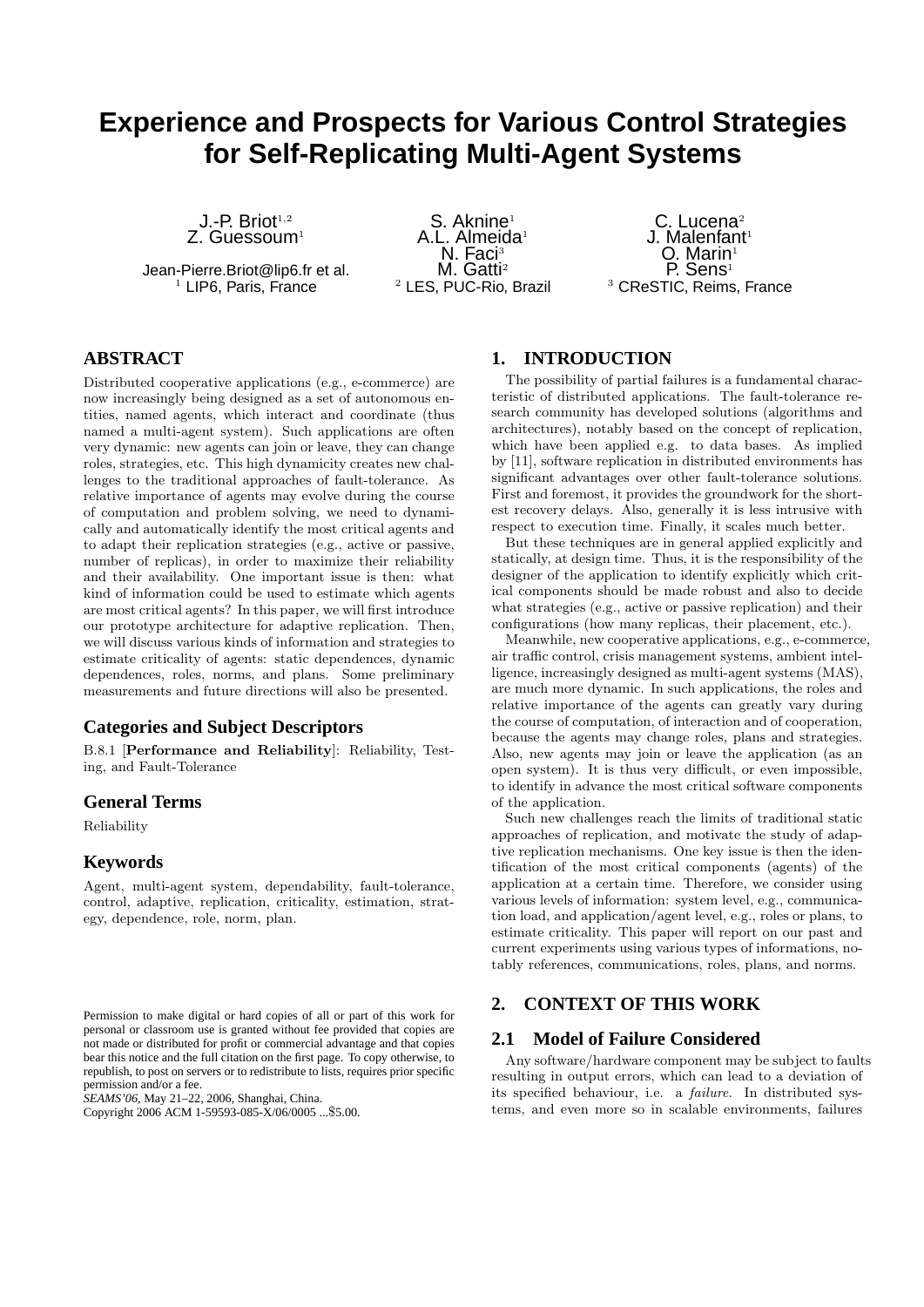are unavoidable. A subdomain of reliability, fault-tolerance aims at allowing a system to survive in spite of faults, i.e. after a fault has occurred, by means of redundancy in either hardware or software architectures.

In this work, we consider crash type of failures, that is when a component stops producing output. It is the simplest type of failure to contend with. However, in various cases our solution allows to deal with other types of failures (omission, timing, byzantine). They are currently being investigated, but will not be considered in this paper.

#### **2.2 Types of Techniques Considered**

Replication is an effective way to achieve fault-tolerance for crash types of failures. A replicated software component has representations (replicas) on two or more hosts [11]. The two main types of replication protocols are:

- active replication, in which all replicas process concurrently all input messages,
- passive replication, in which only one of the replicas processes all input messages and periodically transmits its current state to the other replicas in order to maintain consistency.

Active replication strategies provide fast recovery but lead to a high overhead. Passive replication minimizes processor use by activating redundant replicas only in case of failures. Then a new replica is elected among the set of passive ones and the execution is restarted from the last saved state. This technique requires less CPU resources than the active strategy but it needs an expensive checkpoint management.

#### **2.3 Limitations of Current Replication Techniques and Toolkits**

Many toolkits (e.g., [10]) include replication facilities to build reliable applications. However, most of them are not quite suitable for implementing large-scale, adaptive replication mechanisms. For example, although in some toolkits the replication strategy can be modified in the course of the computation, no indication is given as to which new strategy ought to be applied. Moreover, such a change must have been devised by the application developer before runtime.

# **3. PRINCIPLES OF OUR APPROACH FOR DYNAMIC REPLICATION**

To overcome the limitations of standard way of replication where decision is fixed by the configuration at design time, we propose an approach with automatic and dynamic control of replication.

At first, we need a replication architecture which allows dynamic replication and dynamic adaptation of the replication policy (e.g., passive to active, changing the number of replicas). As discussed in Section 2.3, current replication toolkits rarely support such dynamicity. Therefore, we designed a novel replication framework, named DarX, with such dynamic features.

#### **3.1 DarX: A Framework for Dynamic Replication**

DarX is a framework for designing reliable distributed applications based on adaptive replication. Each agent can

be replicated an unlimited number of times, with different replication strategies (main ones are: passive and active). A novel feature is the reification of the replication strategy, so that it may be dynamically changed. DarX includes group membership management to dynamically add or remove replicas. It also provides atomic and ordered multi-cast for the replication groups' internal communication. Messages between agents, that is communication external to the group, are also logged by each replica, and sequences of messages can be re-emitted for recovery purposes. DarX also includes an original failure detection service, based on a hierarchy of adaptive failure detectors [2]. DarX was designed to easily integrate various agent architectures, and the mechanisms that ensure dependability are kept as transparent as possible to the application. See e.g., [22, 21] for further details on DarX.

#### **3.2 Need for Automatic and Adaptive Control**

Provided the architecture for dynamic replication, we need a control mechanism for deciding which agent should be replicated and with what strategy (active or passive, how many replicas, where to create the replicas, etc.).<sup>1</sup> For dynamic applications,<sup>2</sup> a manual control is not realistic, as the application designer cannot monitor the evolution of a distributed cooperative application of a significant scale. Therefore, the control mechanism should be automatic, although it may use some information as provided by the designer of the application.

#### **3.3 A Simple Scenario**

As a simple example of scenario, let us consider a distributed multi-agent system that helps at scheduling meetings. Each user owns a personal assistant agent which manages his calendar. This agent interacts with: the user to receive his meeting requests and the associated information (a title, a description, possible dates, participants, priority, etc.) ; the other agents of the system to schedule meetings, based on preferences of its human owner.

If the assistant agent of one important participant (initiator or prime participant) in a meeting fails (e.g., his machine or PDA crashes), this may disorganize the whole meeting planification. As the application is very dynamic - new meeting negotiations start and complete dynamically and simultaneously - decision for replication should be done automatically and dynamically.

#### **3.4 Notion of Criticality**

The control mechanism will estimate the most critical agents of the application and this information will be regularly updated. Here we may informally define the *criticality* of an agent as follows: the criticality of an agent, relative to an organization of agents it belongs to, is the measure of the potential impact of the failure of that individual agent on the failure of the organization. In the following, we consider criticality of an agent as a numerical value within the

 $\overline{H}_{\text{Here}}$ , we only discuss the decision about which agents to replicate and with how many replicas. Other issues are addressed elsewhere, e.g., where to create the replicas in [14]. <sup>2</sup>For multi-agent applications which are very static (fixed organization, fixed behaviors, etc., and with a small number of agents), the most critical agents may be identified by the application designer at design time. Thus, replication may be decided at configuration time, as for traditional replication techniques.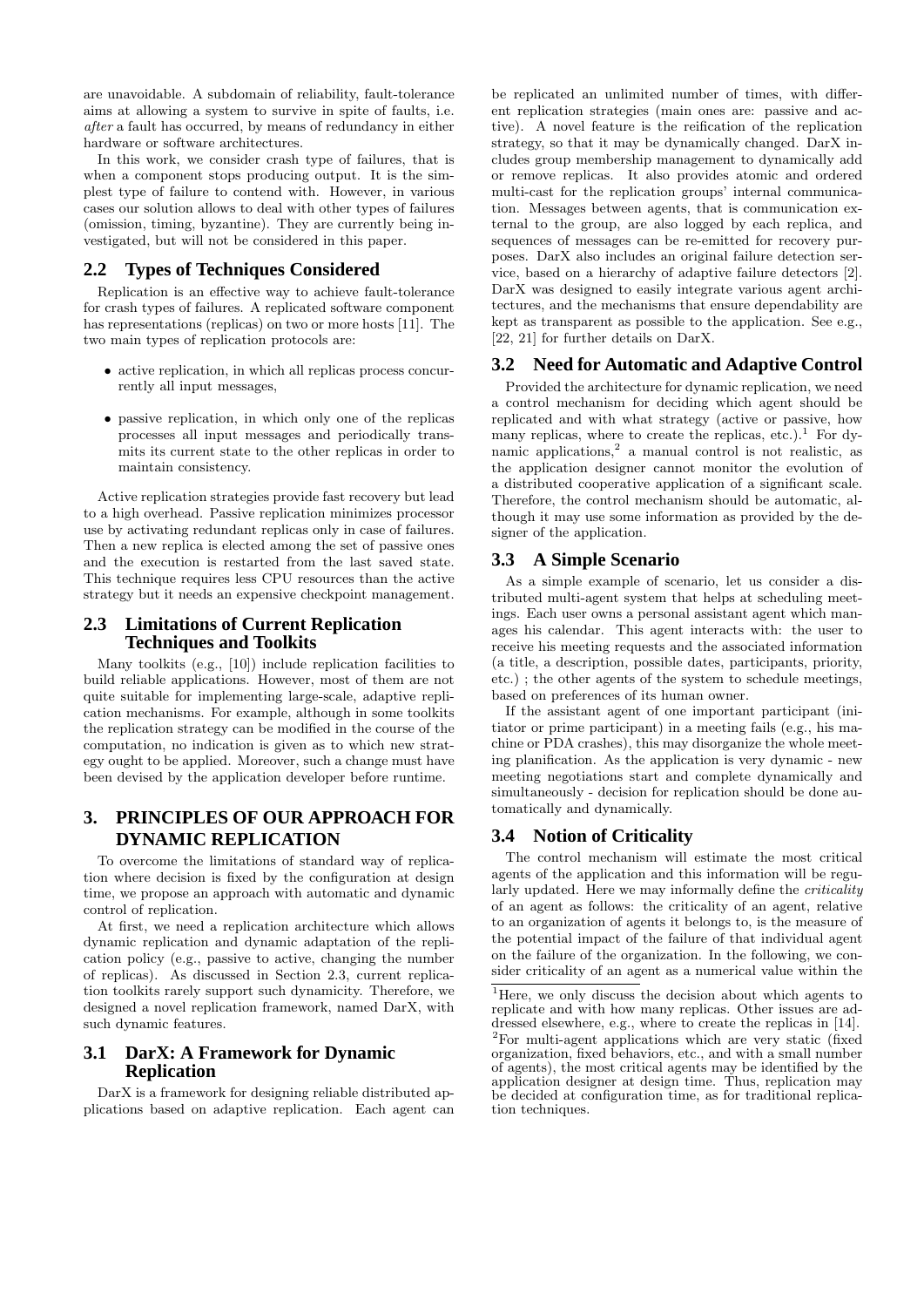interval [0 1]. Various strategies to estimate the criticality of an agent are discussed in Section 4.

## **3.5 Replication Control**

Once we have a strategy for computing (estimating) the criticality of each agent, we may compute the number of replicas  $nb_i$  of an agent as follows:

$$
nb_i = rounded(rm + w_i * Rm/W)
$$

- $w_i$ : the criticality of the agent,
- $\bullet$  W: the sum of the domain agents' criticalities,
- $rm:$  the minimum number of replicas.
- Rm: the available resources, i.e., the maximum number of replicas.

The numbers of replicas is then used by DarX to control and update replication for each agent.

# **4. ESTIMATING THE CRITICALITY**

In order to estimate the criticality of an agent, the issues are: What kind of information will be pertinent ? And how can we obtain it ? (explicitly stated by the application designer, inferred by external observation, e.g., amount of messages exchanged, or by internal observation, e.g., plans of an agent, etc.). We describe below various strategies: some are completely general and use basic information (references, messages), some make some assumption of higher-level abstractions (performatives, roles, plans, norms) which may or not be supported by a given multi-agent architecture.

#### **4.1 Static Dependences**

The first strategy that we studied is based on the concept of dependence (between agents). Intuitively, the more an agent has other agents depending on it, the more it is critical in the organization. Interdependence graphs [6] were introduced as a way to specify interdependences between agents. But as we want control to be as much automatic as possible, we would like to estimate and infer such dependences. A first estimation of dependences may be done statically by using message sending instructions from the code of agents.

Starting from the code of the whole multi-agent system, we automatically extract message sending instructions. In current implementation, we made the assumption that the behavior of an agent is structured through  $\langle$  condition,action $\rangle$ transition rules.<sup>3</sup> Thus, the code extractor can use the causality information about condition (message reception) and action (message sending).

Then, an algorithm automatically computes the graph of communication dependences. An example of resulting communication dependences graph is shown at the left side of Figure 1, where each node is a communication expression  $(x \rightarrow y$  means: agent x sends a message to agent y).

The complexity of that first algorithm is  $O(N^p)$ , where  $N$  is the aggregated number of transitions,  $p$  the maximum number of transitions matching a specific message sending.



Figure 1: Static extraction of dependences

p is at most  $N-1$ , but in practice with a lower bound, so the algorithm is polynomial.

A second algorithm transforms the communication dependences graph into an agent dependences graph, where each node corresponds to an agent and a label representing how many agents depend on it (can receive messages from it). It is shown at the middle of Figure 1.

Last, from that second graph, we can extract, in a standard way, its connex parts, minimal covering trees, and finally an ordered list, as a guide for ordering criticality of agents (shown at the right side of Figure 1). Further details were described in [20].

## **4.2 Dynamic Dependences**

A limitation of the first strategy is that it is static and based on communication expressions, thus only capturing potential communications. Also, complex multi-agent systems are characterized by emergent structures, which thus cannot be always statically defined by the designer. Our second strategy is then to explicitly represent dependences between agents as a weighted graph, and to provide a mechanism to automatically update its respective weights according to communications between respective agents.



Figure 2: Example of interdependence graph

We consider the interdependence graph as a labeled oriented graph (see Figure 2), where each node represents a domain agent and each labeled arc between two nodes represents a dependence between the associated agents. The label of an arc (oriented) is a real number which reflects the importance of the dependence (oriented) between the associated agents. The interdependence graph is dynamic as it can be modified when a new domain agent is added, or disappears, or when interaction patterns evolve.

<sup>3</sup>Such as used in the DIMA multi-agent architecture [12]. Meanwhile, this technique is actually more general and the extraction algorithm (code parser) could be adapted to other kinds of structurations (agent architectures), as long as at least message sending instructions are made accessible.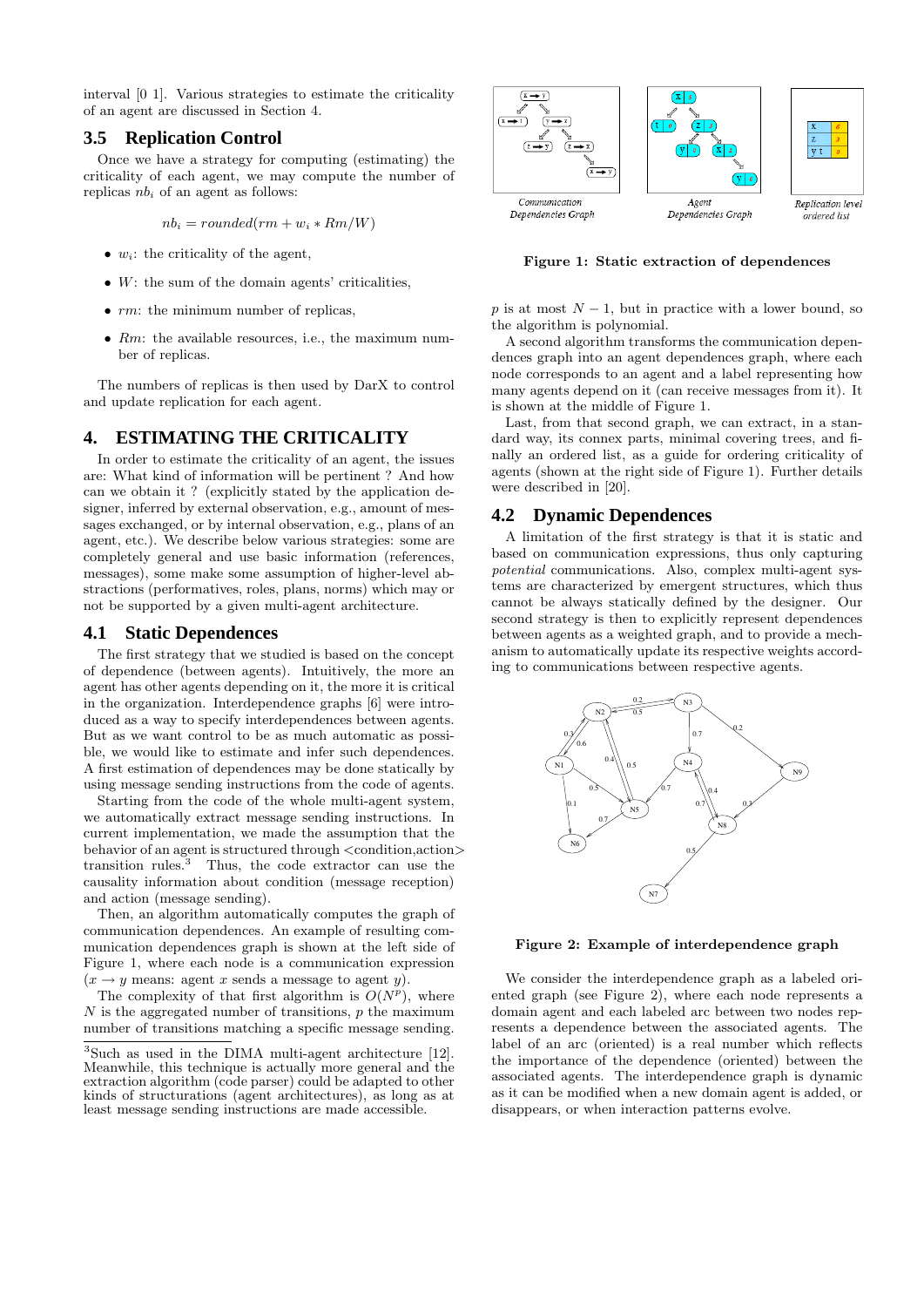At design time, the interdependence graph is initialized by the designer,<sup>4</sup> and at run time, it is automatically dynamically adapted. Several parameters may be used to update the interdependences between agents. Our primary updating strategy is using communication load (number of messages) as the parameter. The adaptation algorithm updates the interdependence graph, based on local information (communication load) and on global information, which is defined as an aggregation of the local information of the various agents and hosts.

The algorithm is very simple: only the number of messages is considered, independent of their contents, thus the cost of monitoring is very low. We also proposed and experimented with an extension of this algorithm, using performatives as additional input information (e.g., request has a weight greater than cancel) [14]. Note that monitoring of communication, is implemented by a general monitoring distributed architecture, which can also be used by other strategies (e.g., for monitoring roles [14]).

#### **4.3 Roles**

Another strategy that we studied is based on the concept of role. A role, within an organization, represents a pattern of services, activities and relations. As an example, in some e-commerce organization, roles are: service provider, client, broker, etc. A role will be fullfilled (played) by one or more agents, and the same agent may simultaneously play several roles in different organizations.

Roles are usually defined relatively to some organization, but they may also be defined relatively to some protocol. An example is the standard Contract Net Protocol [23] which considers two roles: manager (which broadcasts the call for proposal), and bidder (who proposes a bid). In fact, protocol roles can be considered as some specific case of organizational role, where an organization is created dynamically during the scope of the protocol activation.

For example, for the simple scenario introduced in Section 3.3, we may use the contract net protocol (CNP) as following (see Figure 3):



Figure 3: Contract net protocol

- A call for proposals message is sent to the participants from the initiator following the FIPA CNP.
- The participants reply (propose or refuse) to the initiator with the proposed meeting times.

<sup>4</sup>Note that it can actually be automatically initialized by the previous strategy, based on static analysis of dependences.

- The initiator sends accept or reject messages to participants.
- The participants which agree to the proposed meeting inform (confirm) the initiator.

The notion of role captures some information about relative importance of roles and their interdependences. Thus we thought that a role is a pertinent concept for estimating criticality. We ask the designer to grade the various roles along their criticality (relative importance). In the scenario, two roles are considered: Initiator and Participant. Their respective weights could be set by the application designer to e.g., respectively 0.7 and 0.4.

In order to monitor roles, we must consider if we can make the assumption that agents signal explicitly when they play a role (role-taking and then role-leaving) or if we cannot.

Signaling explicitly when an agent starts (and stops) playing a role is usually the case for organizational roles, where organizational actions are usually made public to the organization. For protocol roles, if agents use FIPA ACL and specify explicitly the protocol used (within the messages), that information can then also be used.

Meanwhile, as we want our role strategy to be general, we also considered the case where agents do not necessarily signal their roles. We only suppose that they communicate with some agent communication language such as FIPA ACL. We thus designed a role monitoring mechanism, described in [13]. It uses a description language for specifying protocols, stored in a library, and a recognition algorithm.

Last, the criticality of an agent is computed as the aggregation of the weights set to the roles it is currently playing [13].

#### **4.4 Norms**

A strategy under current investigation extends the previous strategy using roles, with two kinds of additional informations: time outs and norms. The underlying assumption is that time outs and norms (permissions, obligations, prohibitions) also capture some indication of criticality. We start from a description language (with its associated control architecture), named XMLaw, for law-based governance of multi-agent systems [5]. In XMLaw, we specify an interaction protocol (with its transitions), and a set of norms and clocks (see [5] for details on XMLaw).

Let's take a simple example of e-commerce, with a seller and a customer, as shown in Figure 4. The customer requests for products through a call for proposal (cfp message, based on CNP, as in Section 4.3) sent to various sellers. When a seller proposes a product (propose message), a clock (time out) is activated in order to check that the customer answers (accept or refuse the offer) within a specific time frame (which then deactivates the clock). If the customer accepts the offer in time, then the seller sends the bill to the customer (inform (bill) message). A norm to be more precise, an obligation - is then activated to ensure that the customer sends a proof of payment to the seller (which deactivates the norm). The specification of the norm in XMLaw, with its associated activation and deactivation events, is shown below. It is a fragment of the whole XM-Law specification of the example.

<Norms>

<Owner>Customer</Owner> <Obligation id="obligation-customer-to-pay"> <Activations>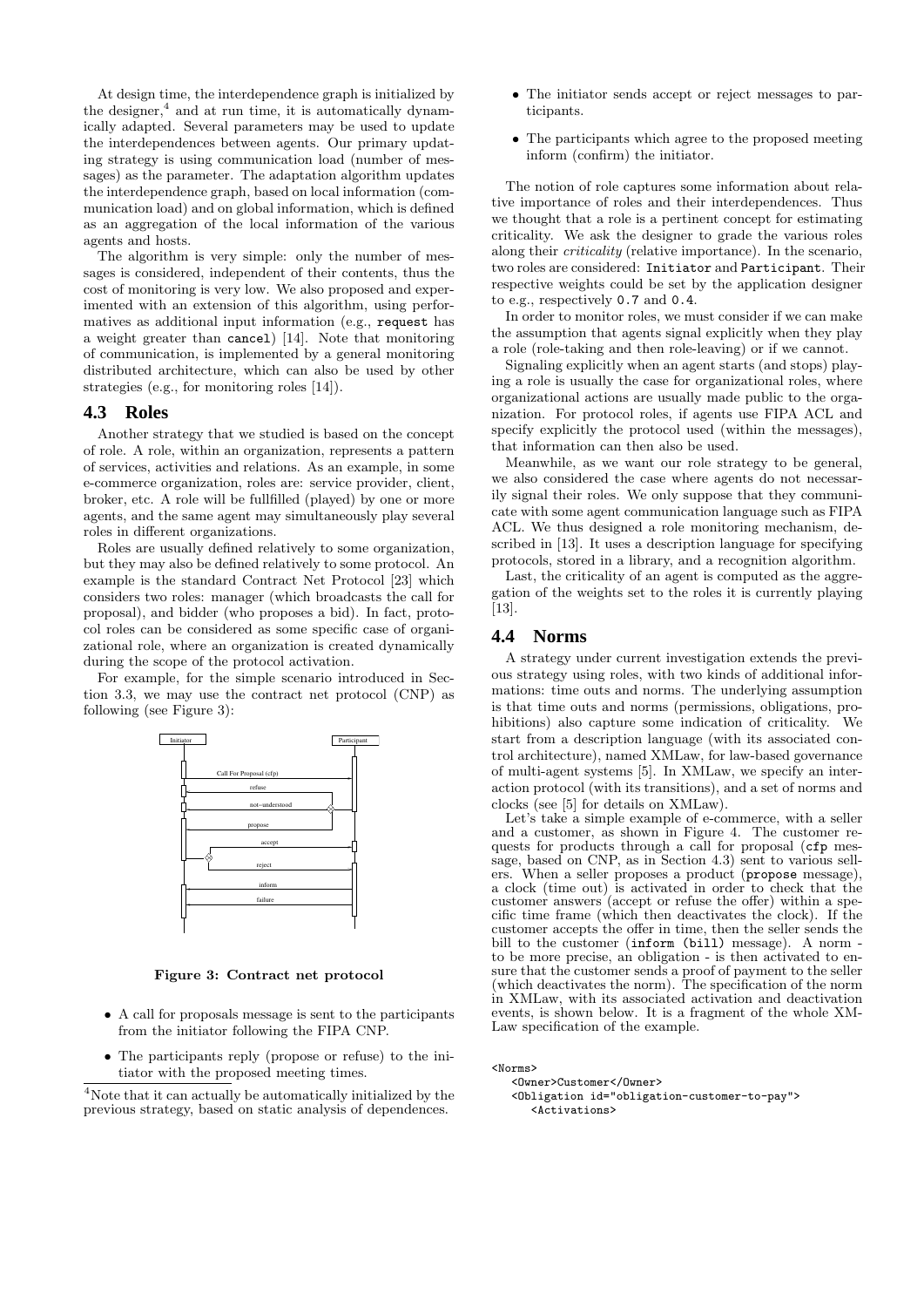```
<Element ref="customer-receive-bill"
               event-type="transition_activation"/>
      </Activations>
      <Deactivations>
         <Element ref="customer-send-proof-payment"
               event-type="transition_activation"/>
      </Deactivations>
   </Obligation>
</Norms>
```
These specifications about role taking/leaving,<sup>5</sup> clock activation/deactivation, and norm activation/deactivation, are used as inputs to automatically adjust the criticality along the various steps of the protocol, as shown in Figure 4. These three contributions (role, clock, norm) to the change of criticality are then aggregated to produce the estimation.



#### Figure 4: Evolution of criticality for customer role

The designer may also have a finer grain control explicit of the weights associated to each activation or deactivation event. Further details of that strategy may be found in [9].

#### **4.5 Plans**

That last strategy uses the plans of an agent, i.e., the actions that the agent has planned to execute in the near future. In our model, we consider that each agent of the system knows which sequence of actions (plan) must be executed in order to accomplish its current goal.<sup>6</sup> We assume that at each given instant of time, the agent is executing at most one action.

Using the same approach established by [16], we represent the plan of an agent as a directed acyclic AND/OR graph where each node represents an action. The nodes are connected by AND or OR edges.

In the example of Figure 5, after performing the action A, Agent1 needs to have both actions  $B$  and  $C$  executed in order to accomplish its plan. However, after C, only one of D or  $E$  needs to be performed so that  $Agent1$  accomplishes its plan. We call an external action an action belonging



Figure 5: Examples of plans

to the plan of an agent which will be executed by other agents. For example, consider the action  $C$  belonging to the plan of Agent1 in Figure 5. Since this action is performed by Agent2, it is an external action in the current plan of Agent1. A terminal action is an action after which no other known action will be performed.

In order to calculate the criticality of an action, we distinguish its absolute criticality from its relative criticality. The *absolute criticality*  $(AC)$  of an action is defined without taking into account the current plans of the agents. It is given a priori by the system designer and can be determined in function of a number of factors: number of agents capable of performing the action, duration of the action, resources required for the execution of the action, application dependent information.

The *relative criticality*  $(RC)$  of an action belonging to the plan of an agent is proportional to the criticality of the agent when it is executing the action or waiting for some other agent to execute it. As a consequence, the relative criticality of an action may vary depending on the agent plan it belongs to. The relative criticality is calculated as follows:

- For an external action, it is equal to the local relative criticality (LRC). The LRC is obtained using the AND-aggregation function if the action is connected to its children by means of AND edges or the ORaggregation function if it is connected by OR edges. If the action has only one child, its LRC is equal to the relative criticality of its child. If the action is terminal (i.e. it has no child), its local relative criticality is equal to zero.
- For a non-external action  $a$ , its relative criticality is equal to its absolute criticality plus the sum of the local relative criticalities of a in each plan to which it belongs.

We have also refined this strategy (summarized in this paper) by considering the expected duration of actions. We compute the estimated starting time of the actions using a topological sorting in the graph (top-down), considering the elapsed times of the antecedents and siblings actions. Another issue is the possible dynamicity of plans of agents, because of, e.g.: lack of resources, failed commitments, etc. We proposed two main types of strategies to update criticality: time-driven strategies and event-driven strategies (e.g., action completion, failure). More details of the strategies are presented in [1]. Note that one expected advantage of this strategy of using plans is that we can estimate not only the immediate criticality, but also estimate future criticality.

<sup>&</sup>lt;sup>5</sup>The use of roles is analog to Section 4.3.

<sup>&</sup>lt;sup>6</sup>Since unexpected events may occur in dynamic environments, agents usually interleave planning and execution. Consequently, their plans are established just for the short term.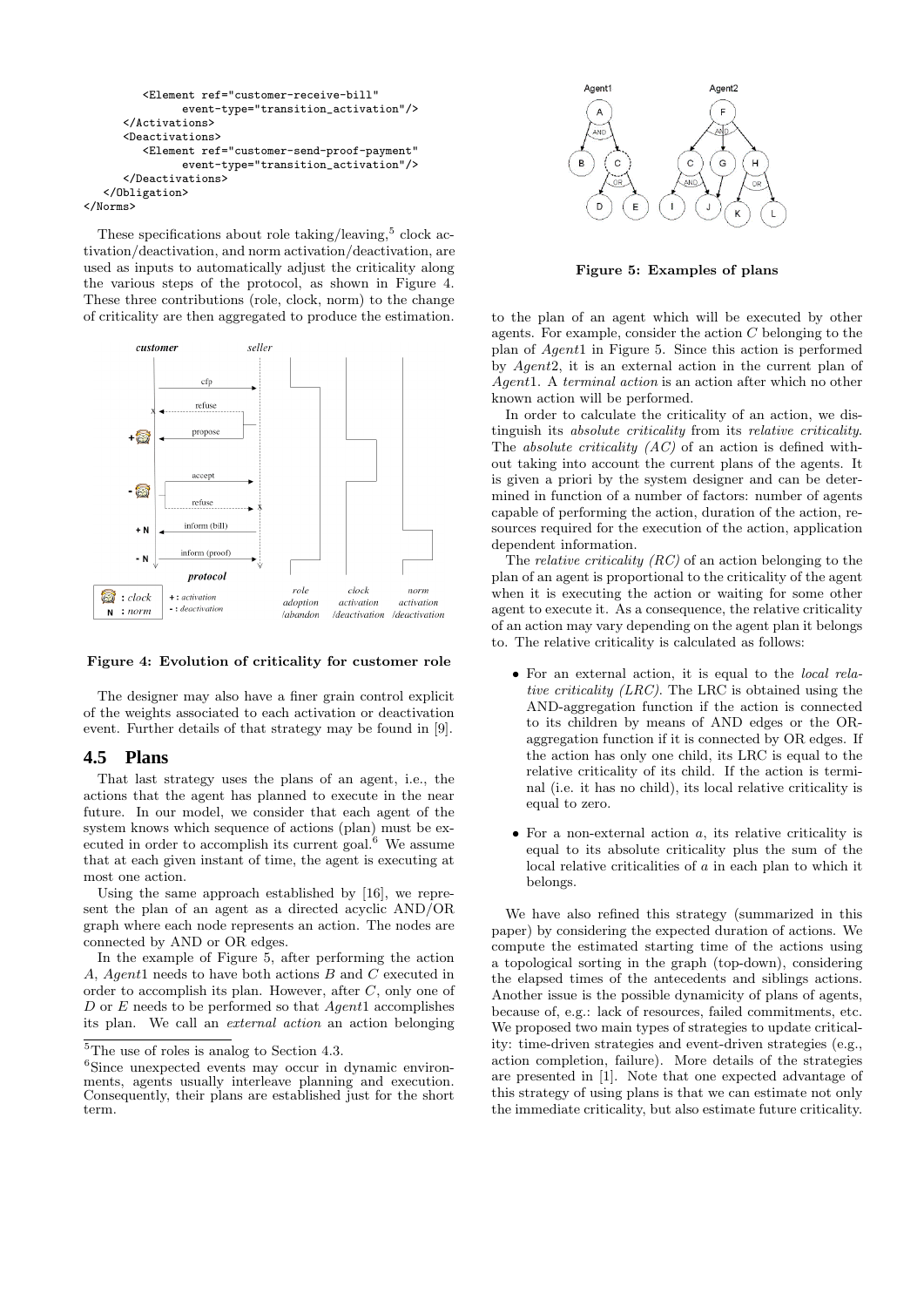## **5. DISCUSSION**

Each strategy has its pros and cons: static, dynamic, cost, and nature of assumptions of abstractions available (messages, roles, norms, plans). The last strategy (plans) has the advantage of estimating future criticality and not just instantaneous one. Note that various strategies that we proposed are mostly bottom-up, as they use or infer information from the program elements or/and from execution, to estimate criticality of agents. We are also planning to study a dual direction, top down, based on first analysis and specifications of general dependability requirements, and then in using that information to guide replication control. Some directions are in using a dependability risk-driven approach [4] or/and dependability cases [24].

We are currently conducting experiments to compare strategies. In this paper, we summarize some of our experiments, based on the scenario of meetings scheduling (see Section 3.3). They were carried out on twenty machines with  $Intel(R)$ Pentium(R) 4 CPU at 2  $GHz$  and 526 Mb of RAM. To compare accuracy of strategies, we used a fault simulator which randomly chooses an agent and stops its thread. If the killed agent was playing the role of an initiator, then its associated meeting scheduling negociation (protocol) fails, unless the agent has been replicated. Thus, that experiment provides some measure of the accuracy of the strategy to identify most critical agents and protect them.

We considered a multi-agent system with 200 agents distributed on 10 machines. We run each experiment 10 minutes and we introduced 100 faults. We repeated several times the experiment with a variable number of extra resources Rm. Here, Rm defines the number of extra replicas that can be used by the whole multi-agent system. This experiment measures the rate of succeeded simulations SR which is defined as follows:  $SR = \frac{NSS}{TNS}$ , where  $NSS$  is the number of succeeded simulations and  $TNS$  is the total number of simulations.



#### Figure 6: Rate of succeeded simulations for each number of replicas

In Figure 6, we compare four strategies: 1) random, 2) roles strategy with roles explicitly signaled, 3) roles strategy with role monitoring, 4) dependences strategy. For each strategy, we display the success rate  $SR$  as a function of the number of extra replicas.

First, it shows that all strategies show better results than

the random strategy. The strategy with roles explicitly signaled is the most accurate (actually it is also the less costly). This can be explained for the example scenario by the importance of the initiator in the negotiation. For application domains where the roles have similar importance, the strategy based on dependences may lead to better results. We are currently conducting further measures on different types of applications. The objective is to try to empirically identify possible features of applications, correlated to the relative accuracy of different strategies.

#### **6. RELATED WORK**

Some work [7] offers dynamic cloning of specific agents in multi-agent systems. But their motivation is different to ours, as their objective is to improve the availability of an agent if it is too congested. The agents considered seem to have only functional tasks (with no changing state) and fault-tolerance aspects are not considered.

Hagg introduces sentinels to protect the agents from some undesirable states [15]. Sentinels build models of each agent and monitor communications in order to react to faults. Each sentinel is associated by the designer to one functionality of the multi-agent system and handles agents which achieve that functionality. Adding sentinels to multi-agent systems is an interesting approach, however sentinels represent themselves failure points for the multi-agent system.

Fedoruk and Deters [8] propose to use proxies to make transparent the use of agent replication, i.e. enabling the replicas of an agent to act as a same entity regarding the other agents. A proxy manages the state of the replicas. All external and internal communications of the group are redirected to the proxy. But this increases the workload of the proxy which is a quasi central entity. To make it reliable, they propose to build a hierarchy of proxies for each group of replicas. Their approach lacks some flexibility and reusability, in particular concerning replication control. Replication is indeed set up by the designer before run time.

Kaminka et al. [18] adapt a monitoring approach in order to detect and recover faults. They use models of relations between mental states of agents. They adopt a procedural plan-recognition based approach to identify the inconsistencies. However, the adaptation is only structural, the relation models may change but the contents of plans are static. Their main hypothesis is that any failure comes from incompleteness of beliefs. Thus, the behavior of agent cannot be adaptive and the system cannot be open.

Horling et al. [17] present a distributed system of diagnosis. The faults can directly or indirectly be observed in the form of symptoms by using a failure model. The diagnosis process modifies the relations between tasks, in order to avoid inefficiencies. The adaptation is only structural because they do not consider the internal structure of tasks. However, a problem of performances can occur in this approach because the global performance improvement is based on a local performance improvement.

The work by Kraus et al. [19] proposes a solution for deciding allocation of extra resources (replicas) for agents. They proceed by reformulating the problem in two successive operational research problems (knapsack and then bin packing). Their approach and results are very interesting but it is based on too many restrictive hypothesis to be made adaptive.

Last, a related and much more general project is the Au-